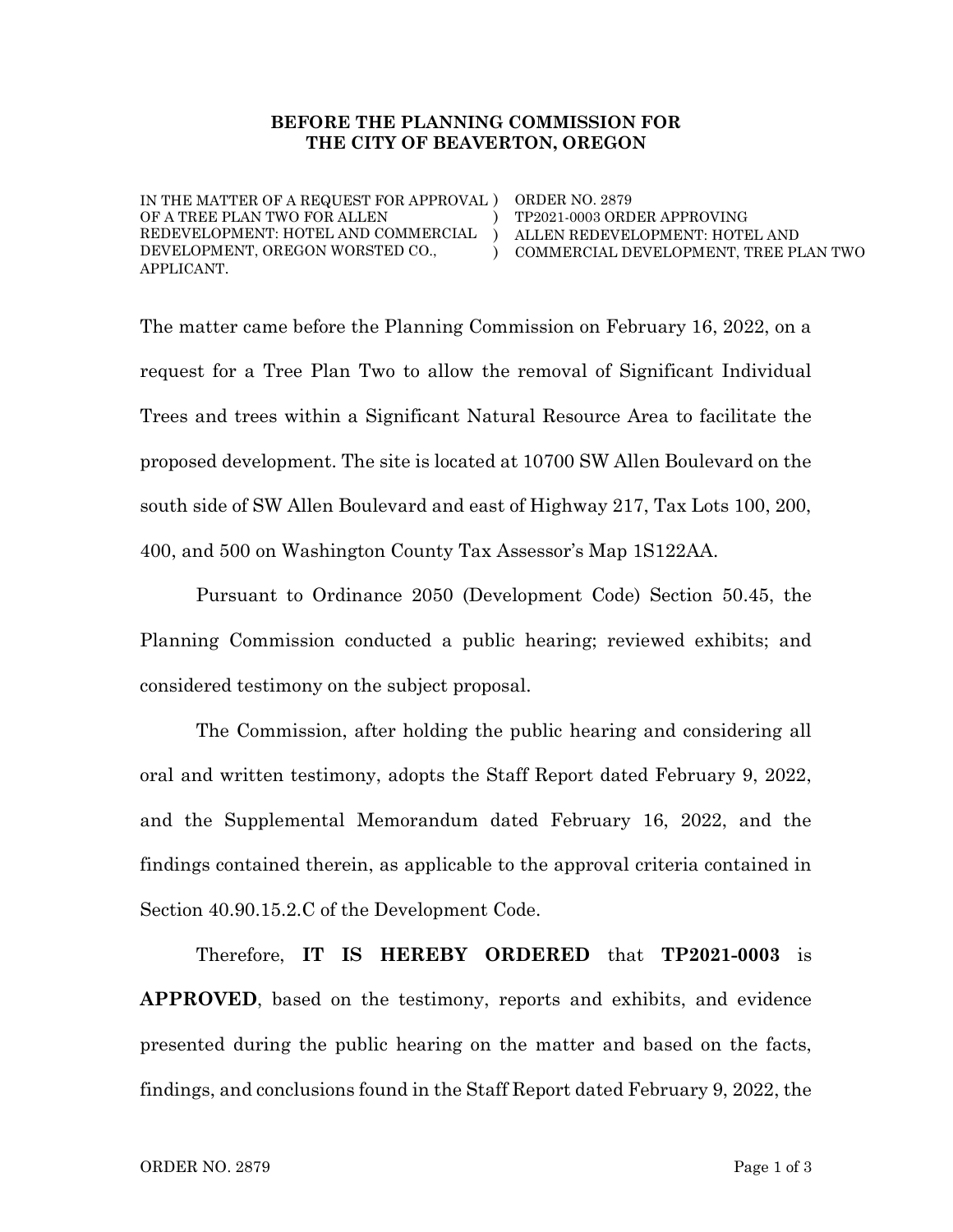Supplemental Memorandum dated February 16, 2022, and the findings contained therein, subject to the condition of approval as follows:

# A. General Conditions, the Applicant shall:

1. Ensure the associated land use applications CU2021-0004, CU2021-0005, DR2021-0027, LD2021-0002, and LO2021-0001 have been approved. (Planning / SK)

# B. Prior to the start of construction, the applicant shall:

2. Provide tree protection fencing in accordance with the standards of Section 60.60.20 of the Development Code. Any alternatives to the standards in 60.60.20 must be approved by the City Arborist. (Planning/SK)

Motion CARRIED, by the following vote:

AYES: Lawler, Winter, Glenewinkel, Nye, Saldanha, Teater NAYS: None. ABSTAIN: None. ABSENT: McCann

Dated this  $\frac{16}{\text{day of}}$  ebruary 2022.

To appeal the decision of the Planning Commission, as articulated in Land Use Order No. 2879 an appeal must be filed on an Appeal form provided by the Director at the City of Beaverton Community Development Department's office by no later than 4:30 p.m. on  $\frac{2022}{\cdots}$ March 17